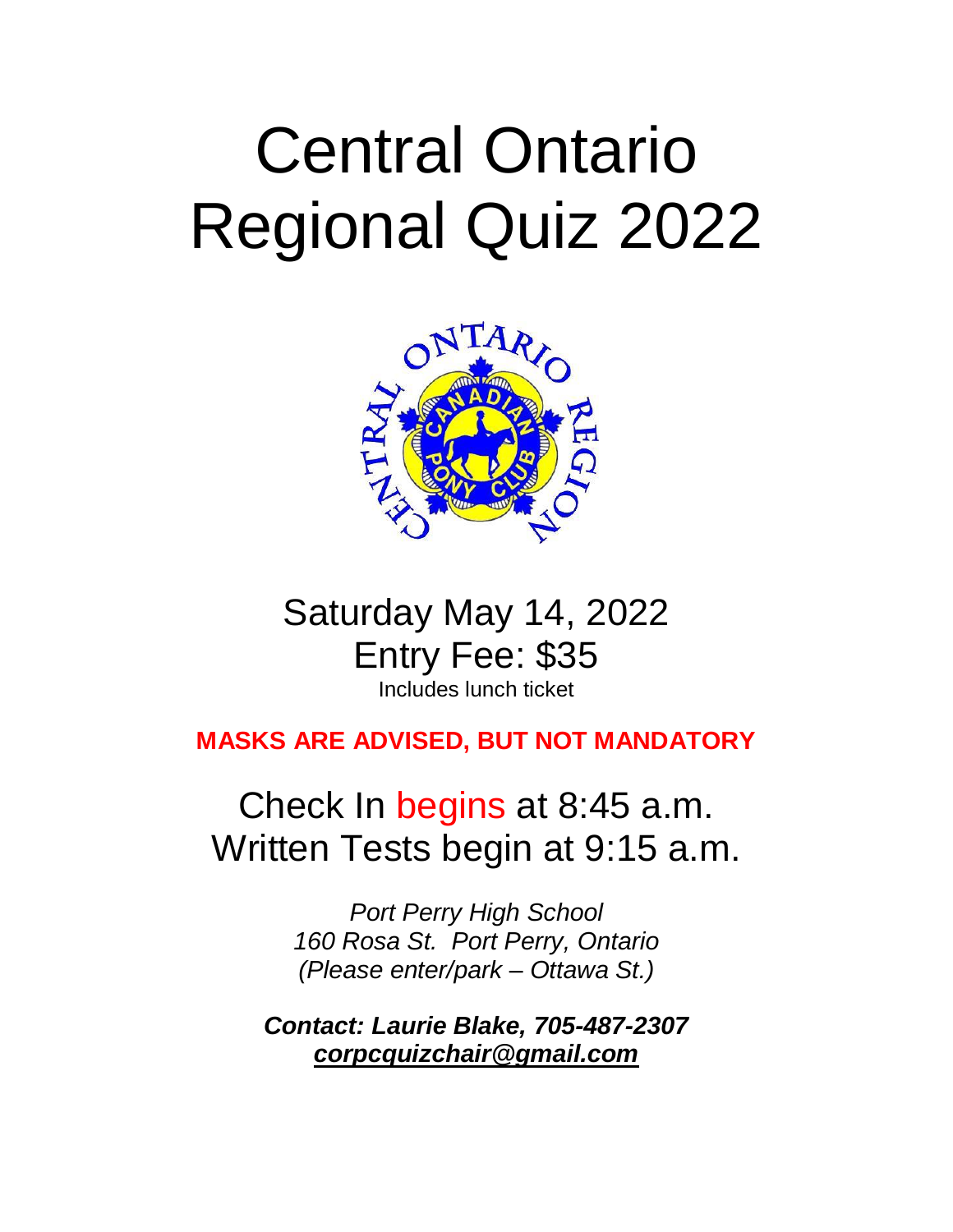# **Central Ontario Region Quiz 2022**

(See COR Quiz Rules 2016)

#### **Entries:**

All quiz participants must be registered members with Central Ontario Region for the 2022 season prior to the submission of entries for Quiz 2022. Entries without a valid membership will be declined. Members do NOT have to be tested to compete at Quiz.

# **Due date for all entries and fees: Monday, May 2, 2022.**

The entry fee will be \$35.00 per participant, which includes a lunch ticket. (Other snack items MAY be available for purchase.) *Additional lunch tickets for volunteers,*  **parents or siblings may be purchased for \$10.00 each.** Please ensure you order as many lunches as you require as there will be very few extra meals available for purchase that day.

### **Please be advised that Port Perry High School is a PEANUT free zone. Please refrain from bringing nuts and nut products into the facility.**

#### **Teams:**

All teams **must** be composed of three members each, with the exception of the A/B teams, which may have two or three members. A/B-level members may also compete individually if there are not enough members to form a team.

Pony Club members may compete **at or above** their Pony Club tested level only. D and D1 level teams will compete as a team in all phases. D2, C, A/B and Horse Masters level teams will compete as a team in the oral and game station phase and individually in the written and visual phase.

#### **Mixed Teams:**

Pony Club branches may send a mixed team of various tested levels. The team must be entered at the level of the most senior member.

Pony Club branches unable to have a complete team may combine with another Pony Club branch to submit a mixed team and indicate this on their quiz entry form. The respective District Commissioners must make these arrangements. NOTE: If you're having trouble forming a branch team, please contact the Quiz Chair (Laurie Blake) and her committee – we'll try to put you in touch with other branches with partial teams.

# **Ribbons:**

Ribbons will be awarded to  $6<sup>th</sup>$  place. The Projects portion will have ribbons to 3<sup>rd</sup> place

# **Projects:**

Branches may submit a project, choosing one of the topics in *Attachment B* at the end of this package. Branches may submit more than one project.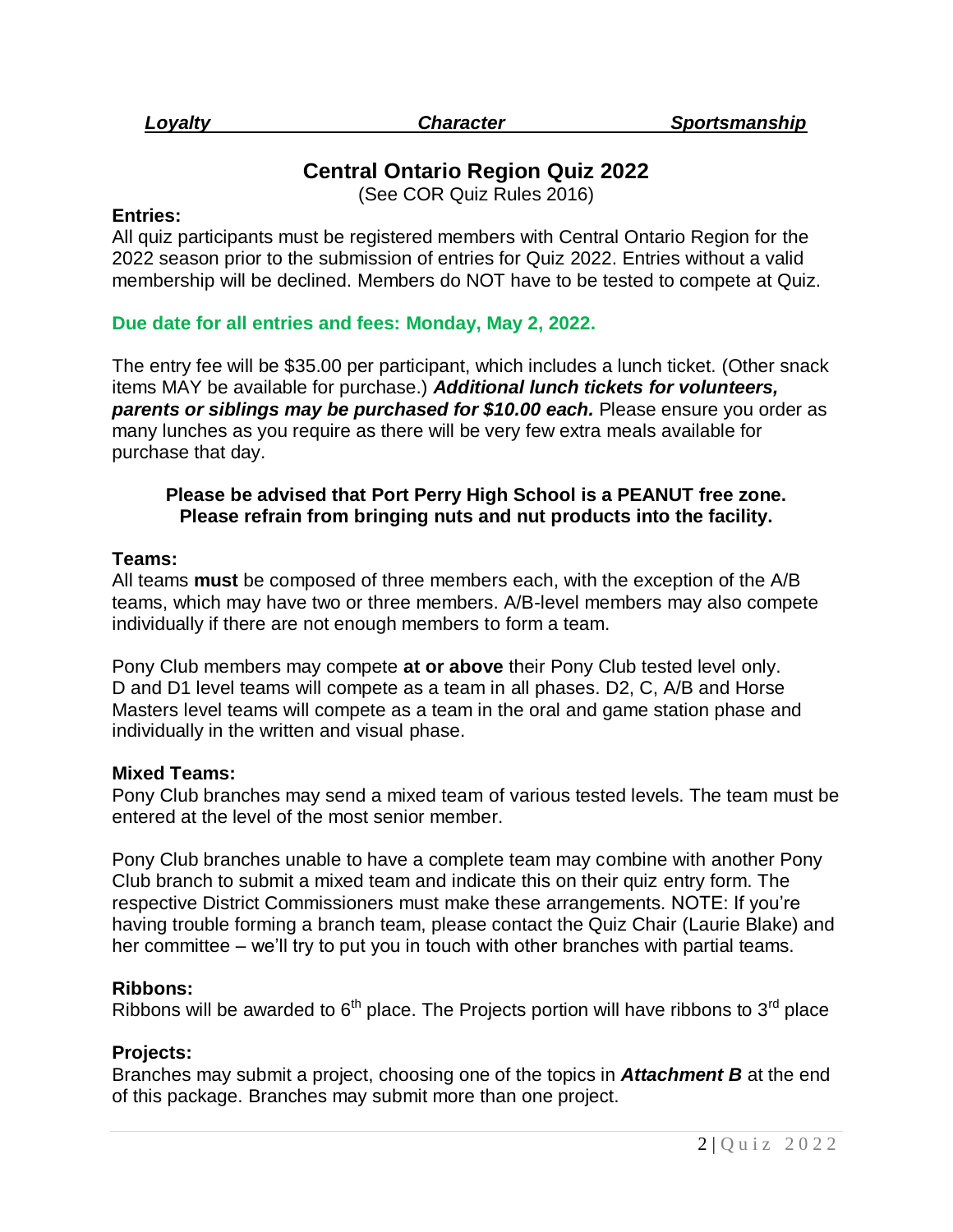Branches must supply their own tables and any other equipment needed for presenting their projects. The branch must choose **one or two** competitors/active members to present the project to the judging panel. Ribbons will be awarded to 3<sup>rd</sup> place.

# **Volunteers:**

We cannot run Quiz without volunteers!

Each Pony Club branch must submit the names of volunteers on the entry form as follows; 2 volunteers for each of the first 2 teams and 1 volunteer for each additional team entered. Entries will not be accepted without these volunteers.



# **SEE MAP BELOW.**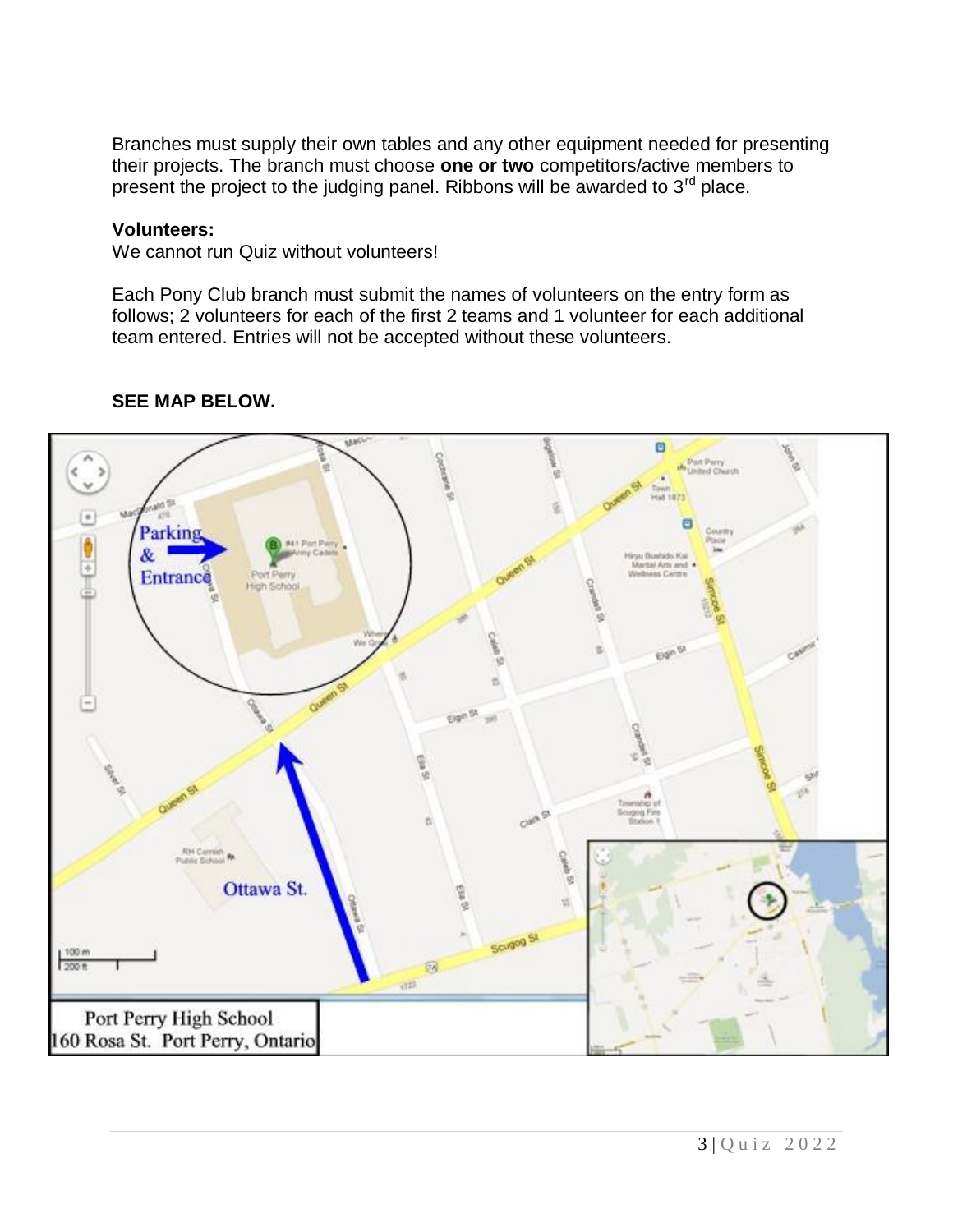# **COR QUIZ Entry Form 2022**

(Photocopy additional sheets as required.)

# **Pony Club Branch: \_\_\_\_\_\_\_\_\_\_\_\_\_\_\_\_\_\_\_\_\_\_\_\_\_\_\_\_\_\_**

| Teams by Level: D, D1, C<br>A/B. (D Teams-3 Members<br>each; C, A/B, Horse                       | <b>Name</b> |  | P.C.<br><b>Tested</b><br><b>Level</b> |  |  |  |
|--------------------------------------------------------------------------------------------------|-------------|--|---------------------------------------|--|--|--|
| <b>Masters 2-3 members</b><br>each)                                                              |             |  |                                       |  |  |  |
|                                                                                                  |             |  |                                       |  |  |  |
| <b>Team</b>                                                                                      |             |  |                                       |  |  |  |
|                                                                                                  |             |  |                                       |  |  |  |
|                                                                                                  |             |  |                                       |  |  |  |
| <b>Team</b>                                                                                      |             |  |                                       |  |  |  |
|                                                                                                  |             |  |                                       |  |  |  |
|                                                                                                  |             |  |                                       |  |  |  |
| <b>Team</b>                                                                                      |             |  |                                       |  |  |  |
|                                                                                                  |             |  |                                       |  |  |  |
| <b>Team</b>                                                                                      |             |  |                                       |  |  |  |
|                                                                                                  |             |  |                                       |  |  |  |
|                                                                                                  |             |  |                                       |  |  |  |
| Team:                                                                                            |             |  |                                       |  |  |  |
|                                                                                                  |             |  |                                       |  |  |  |
|                                                                                                  |             |  |                                       |  |  |  |
| <b>Volunteers</b><br>(Provide names of 2 volunteers                                              |             |  |                                       |  |  |  |
| for each of the first 2 teams<br>and 1 volunteer for each                                        |             |  |                                       |  |  |  |
| additional team entered.)                                                                        |             |  |                                       |  |  |  |
|                                                                                                  |             |  |                                       |  |  |  |
|                                                                                                  |             |  |                                       |  |  |  |
|                                                                                                  |             |  |                                       |  |  |  |
| <b>District Commissioner Or Duly Authorized Representative:</b>                                  |             |  |                                       |  |  |  |
|                                                                                                  |             |  |                                       |  |  |  |
| (Authorization in writing must be included with entry form, see attachment A)<br><b>Contact:</b> |             |  |                                       |  |  |  |
| <b>Phone:</b>                                                                                    |             |  |                                       |  |  |  |
| E-mail:                                                                                          |             |  |                                       |  |  |  |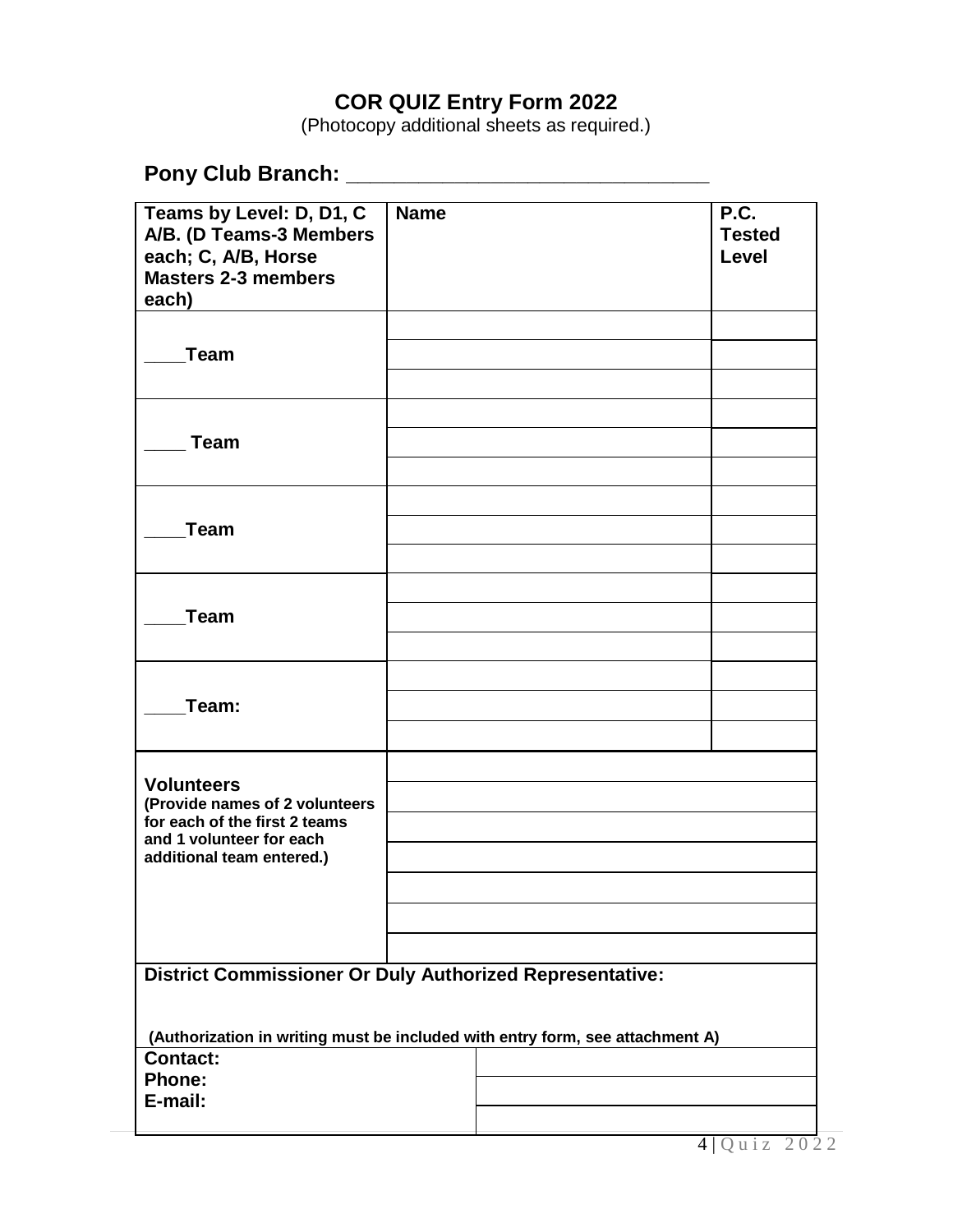| Note: If organizers assign numbers or pinnies, these must be worn at all times.<br>DCs or Branch reps should confiscate their members' cell or smartphones, or<br>other devices, if these are present. |                                                                                               |
|--------------------------------------------------------------------------------------------------------------------------------------------------------------------------------------------------------|-----------------------------------------------------------------------------------------------|
| <b>Pony Club Project:</b><br>Our branch will be submitting a project. (Y/N)_____<br>Note: branches must supply their own table(s).                                                                     |                                                                                               |
| (Name one or two active members)                                                                                                                                                                       |                                                                                               |
|                                                                                                                                                                                                        |                                                                                               |
| *If your project will require a power outlet, please bring long extension cords (i.e.,<br>such as long outdoor ones).                                                                                  |                                                                                               |
| <b>REGISTRATION</b>                                                                                                                                                                                    |                                                                                               |
|                                                                                                                                                                                                        |                                                                                               |
| <b>Total Number of Quiz Participants</b><br>(Note: fee includes lunch ticket)                                                                                                                          | $x$ \$35.00=                                                                                  |
| <b>Total Number of Volunteer lunch tickets</b>                                                                                                                                                         |                                                                                               |
| <b>Total Cheque Amount:</b>                                                                                                                                                                            | $= \underbrace{\qquad \qquad }_{\qquad \qquad }=\underbrace{\qquad \qquad }_{\qquad \qquad }$ |
| <b>FROMS ARE TO BE SENT TO ADDRESS BELOW. REGISTRATION FEE MAY BE</b><br>SUBMITTED BY E-TRANSFER TO: corpcpayment@gmail.com                                                                            |                                                                                               |
| IF SENDING CHEQUES: Please make cheques payable to Central Ontario Region<br>Pony Club. Club cheques only, no individual entries.                                                                      |                                                                                               |

**Submit entries to: Laurie Blake 1025 Line 5 North Oro-Medonte, ON L0L 2E0**

# **Entries (including fees) are due no later than Monday, May 2, 2022.**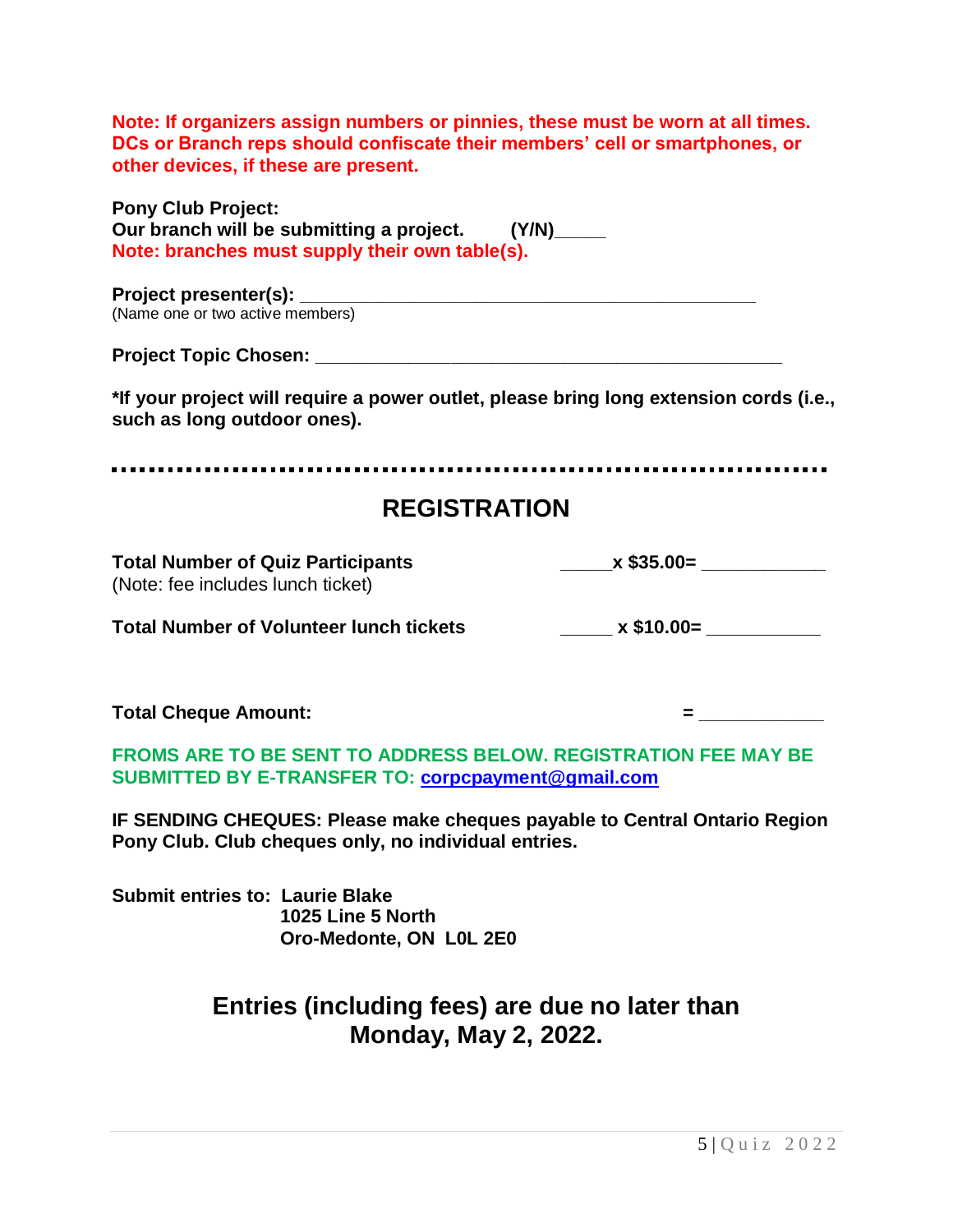# *Central Ontario Region Quiz 2022 Authorized Representative Transfer*

The undersigned District Commissioner of the Central Ontario Regional Committee hereby nominates, constitutes and appoints

| who is              |
|---------------------|
| of this Branch      |
| as a substitute for |

the undersigned to attend the Central Ontario Regional Quiz 2022 to be held at Port Perry High School on the 14th day of May 2022, and to act thereat on behalf of and in the name of the undersigned, in respect to all matters that may come before the Central Ontario Regional Quiz 2022 in the same manner as the undersigned could do if personally present thereat.

Dated this \_\_\_\_\_\_\_\_\_\_\_\_\_\_\_day of \_\_\_\_\_\_\_\_\_\_, 2022

Signature\_\_\_\_\_\_\_\_\_\_\_\_\_\_\_\_\_\_\_\_\_\_\_\_\_\_\_\_\_\_\_\_

Name\_\_\_\_\_\_\_\_\_\_\_\_\_\_\_\_\_\_\_\_\_\_\_\_\_\_\_\_\_\_\_\_\_\_\_

Position: District Commissioner

| <b>Branch</b> |  |  |
|---------------|--|--|
|               |  |  |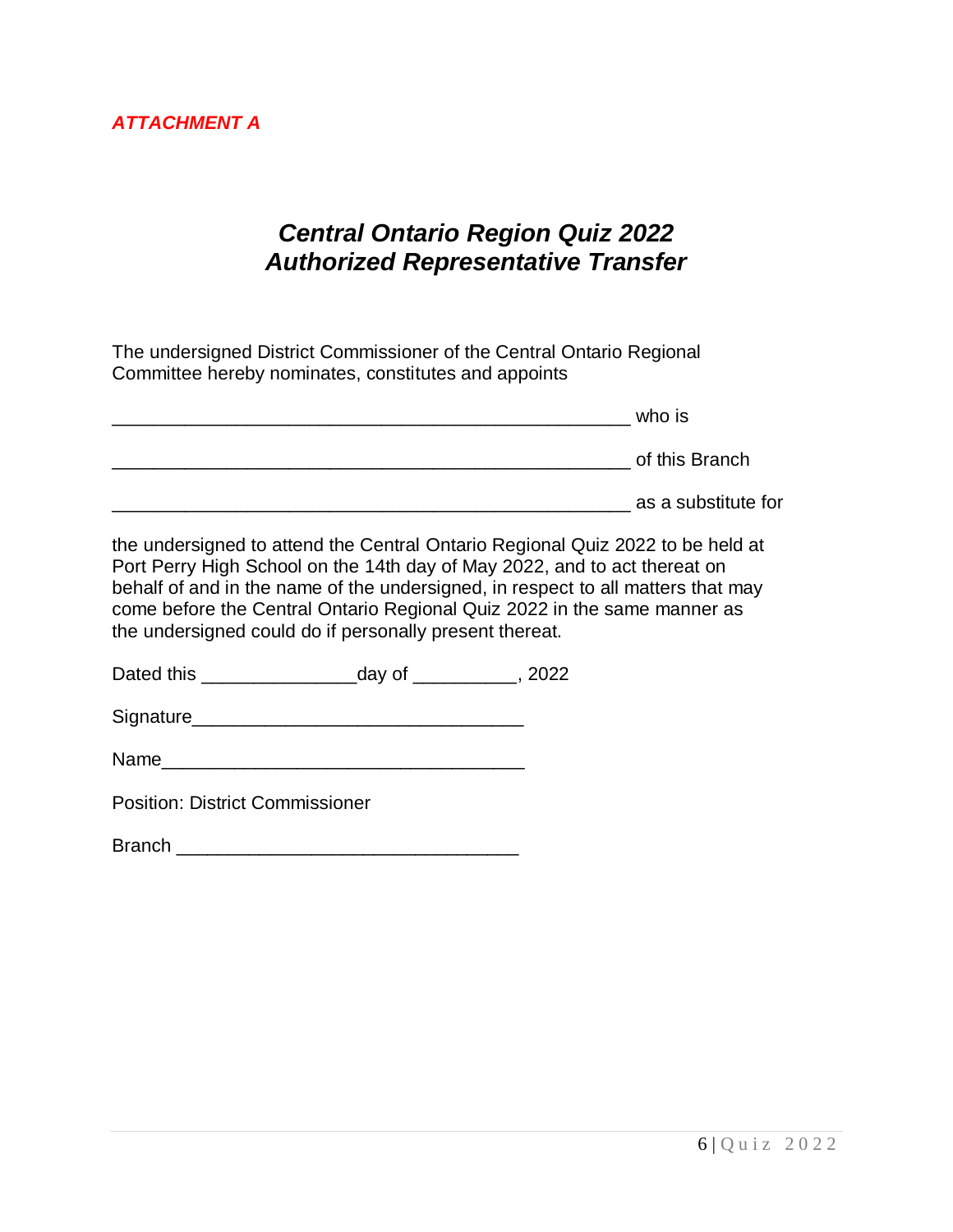# *ATTACHMENT B*

Each Project Team may choose one of the topics below to prepare and present their project. Note that more than 1 team may choose the same topic. Branches may have more than 1 team presenting a project. Project teams must be composed of at least 2 members. Horse Masters must prepare their projects separately, and will be judged against other HM projects.

Download the rubric from COR's website (under "COR BUSINESS" then "DOCUMENTS") to learn what the expectations are for each project. In particular, pay attention to:

- $\checkmark$  Creative use of items such as images, handouts, video, hand-created elements, etc.
- $\checkmark$  a bibliography of works used should be included
- $\checkmark$  attention to detail, including vocabulary, depth of understanding and clarity of communication (written, visual or other) will be a factor in evaluation

# **SUBMISSION & JUDGING PROCESS**

For 2022, projects may be created to be judged in a "virtual" fashion, OR, if we are able to hold Quiz in-Person, teams can prepare the projects for presentation before the judge(s). Even if we have an in-person Quiz, teams can choose to present projects in an online/virtual format.

We understand that not everyone has access to unlimited Internet or to more specialized programs for creating presentations, videos, etc. So, we are open to communicating with Branches and their teams on how they will send in material and present it.

# **SUGGESTED PRESENTATION OPTIONS**

**Virtual**

- $\checkmark$  Video posted on YouTube
- $\checkmark$  PowerPoint Presentation (could have a video embedded) maybe look at whether a "voice over" of presenter(s) can be done
- $\checkmark$  Google "Slides"

# **In Person**

- $\checkmark$  may still use options above, but make sure you bring a laptop or other method to play/show the material
- $\checkmark$  be creative use posters, models, booklets, real-life objects, etc.

# **Tips**

- $\checkmark$  Remember that even when we're doing a video presentation, hand-created items (e.g., forms, models, posters, etc.) can be included.
- $\checkmark$  There is a requirement within the rubric for certain items handouts, bibliography, etc. We still expect them.
- $\checkmark$  Larger files can be shared via certain Cloud storage apps e.g., Dropbox so contact Laurie Blake for help getting material in for judging, if choosing the virtual option.

# **VIRTUAL PROJECT SUBMISSION DEADLINE: Monday, April 25 by 9:00 p.m. NO EXTENSIONS WILL BE GRANTED!**

# **IN-PERSON PROJECTS MUST BE SHOWN IN THE SCHEDULED TIME SLOT ON SCHEDULE**